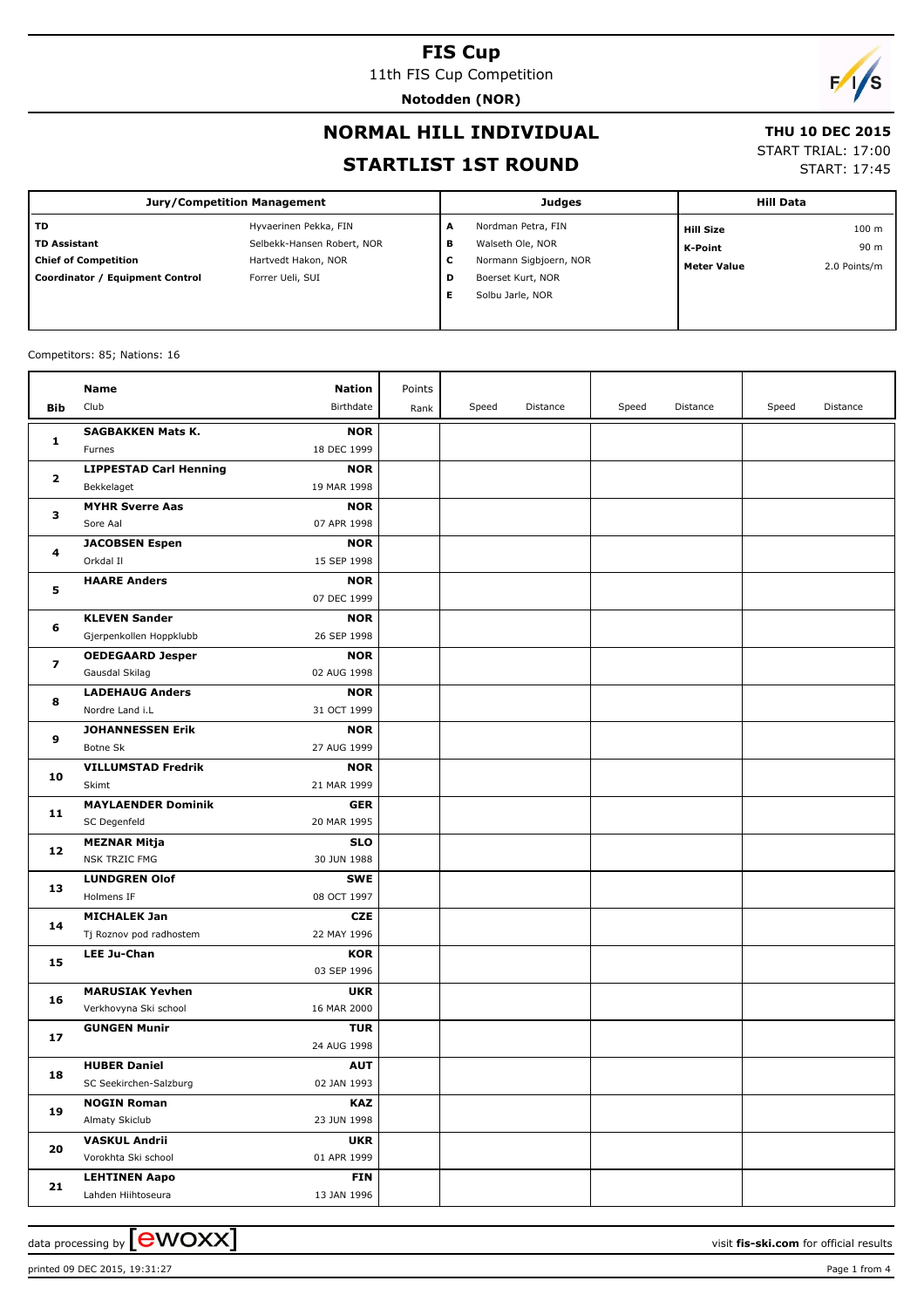11th FIS Cup Competition **Notodden (NOR)**



#### **NORMAL HILL INDIVIDUAL**

#### **THU 10 DEC 2015**

#### **STARTLIST 1ST ROUND**

START TRIAL: 17:00

START: 17:45

| Bib | Name<br><b>Nation</b><br>Club<br>Birthdate                                          | Points<br>Rank | Speed | Distance | Speed | Distance | Speed | Distance |
|-----|-------------------------------------------------------------------------------------|----------------|-------|----------|-------|----------|-------|----------|
| 22  | <b>YIM Soo-Hyeon</b><br><b>KOR</b><br>23 JUL 2000                                   |                |       |          |       |          |       |          |
| 23  | <b>SERGEEV Maksim</b><br><b>RUS</b><br>16 JUN 1999                                  |                |       |          |       |          |       |          |
| 24  | <b>LOCK Robert</b><br><b>GBR</b><br>02 SEP 1997                                     |                |       |          |       |          |       |          |
| 25  | <b>HOLIK Frantisek</b><br><b>CZE</b><br>Lsk Lomnice nad popelkou<br>23 OCT 1998     |                |       |          |       |          |       |          |
| 26  | <b>BROWN A J</b><br><b>USA</b><br>28 FEB 1995<br>Norge Ski Club                     |                |       |          |       |          |       |          |
| 27  | <b>KOTIK Kiril</b><br><b>RUS</b><br>02 NOV 1998                                     |                |       |          |       |          |       |          |
| 28  | <b>LOEYTAEINEN Niko</b><br><b>FIN</b><br>12 SEP 1998<br>Tampereen Pyrintoe          |                |       |          |       |          |       |          |
| 29  | <b>TUR</b><br><b>DEMIR Ayberk</b><br>14 FEB 1997                                    |                |       |          |       |          |       |          |
| 30  | <b>LOCK Jake</b><br><b>GBR</b><br>02 SEP 1997                                       |                |       |          |       |          |       |          |
| 31  | <b>RUIKKA Pyry</b><br><b>FIN</b><br>04 JAN 1998<br>Kouvola Ski club                 |                |       |          |       |          |       |          |
| 32  | <b>SUMSTAD Are</b><br><b>NOR</b><br>Soer-Fron Il<br>21 DEC 1996                     |                |       |          |       |          |       |          |
| 33  | <b>HWANG Seok-Jae</b><br>KOR<br>05 MAR 2001                                         |                |       |          |       |          |       |          |
| 34  | <b>LOE Jostein</b><br><b>NOR</b><br>Raufoss II<br>16 SEP 1994                       |                |       |          |       |          |       |          |
| 35  | <b>ZUPANCIC Miran</b><br><b>SLO</b><br>11 NOV 1989<br>SK Zagorje                    |                |       |          |       |          |       |          |
| 36  | <b>FRIBERG Christian</b><br><b>USA</b><br>08 SEP 1994<br>Saint Paul Ski Club        |                |       |          |       |          |       |          |
| 37  | <b>DEVYATKIN Nikita</b><br><b>KAZ</b><br>03 APR 1999                                |                |       |          |       |          |       |          |
| 38  | <b>HAFSLUND Oscar Alexander</b><br><b>NOR</b><br>22 JUN 1997<br>Norbygda/Loeten ski |                |       |          |       |          |       |          |
| 39  | <b>MALTSEV Kevin</b><br><b>EST</b><br>Elva Skiclub<br>04 JUL 2000                   |                |       |          |       |          |       |          |
| 40  | <b>TIGIN Alexander</b><br><b>RUS</b><br>Yfa<br>13 AUG 1997                          |                |       |          |       |          |       |          |
| 41  | <b>FLEMSTROEM Marcus</b><br><b>SWE</b><br>Sollefteaa Gif<br>07 APR 1999             |                |       |          |       |          |       |          |
| 42  | <b>KLINGA Sebastian</b><br><b>FIN</b><br>Lahden Hiihtoseura<br>26 APR 1992          |                |       |          |       |          |       |          |
| 43  | <b>TAEHKAEVUORI Riku</b><br><b>FIN</b><br>Lahti Ski Club<br>04 JAN 1991             |                |       |          |       |          |       |          |
| 44  | <b>VIRRANTALO Juho</b><br><b>FIN</b><br>Puijo Ski club<br>16 JAN 1997               |                |       |          |       |          |       |          |
| 45  | <b>ZHAPAROV Marat</b><br><b>KAZ</b><br>Ski Club VKO<br>25 AUG 1985                  |                |       |          |       |          |       |          |
| 46  | <b>DAHL Oliver</b><br><b>NOR</b><br>11 MAR 1997<br>Byaasen Il                       |                |       |          |       |          |       |          |
| 47  | <b>BEDIR Muhammed Ali</b><br><b>TUR</b><br>24 MAR 2000                              |                |       |          |       |          |       |          |

data processing by **CWOXX** and  $\overline{C}$  and  $\overline{C}$  and  $\overline{C}$  and  $\overline{C}$  and  $\overline{C}$  and  $\overline{C}$  and  $\overline{C}$  and  $\overline{C}$  and  $\overline{C}$  and  $\overline{C}$  and  $\overline{C}$  and  $\overline{C}$  and  $\overline{C}$  and  $\overline{C}$  and  $\overline{C}$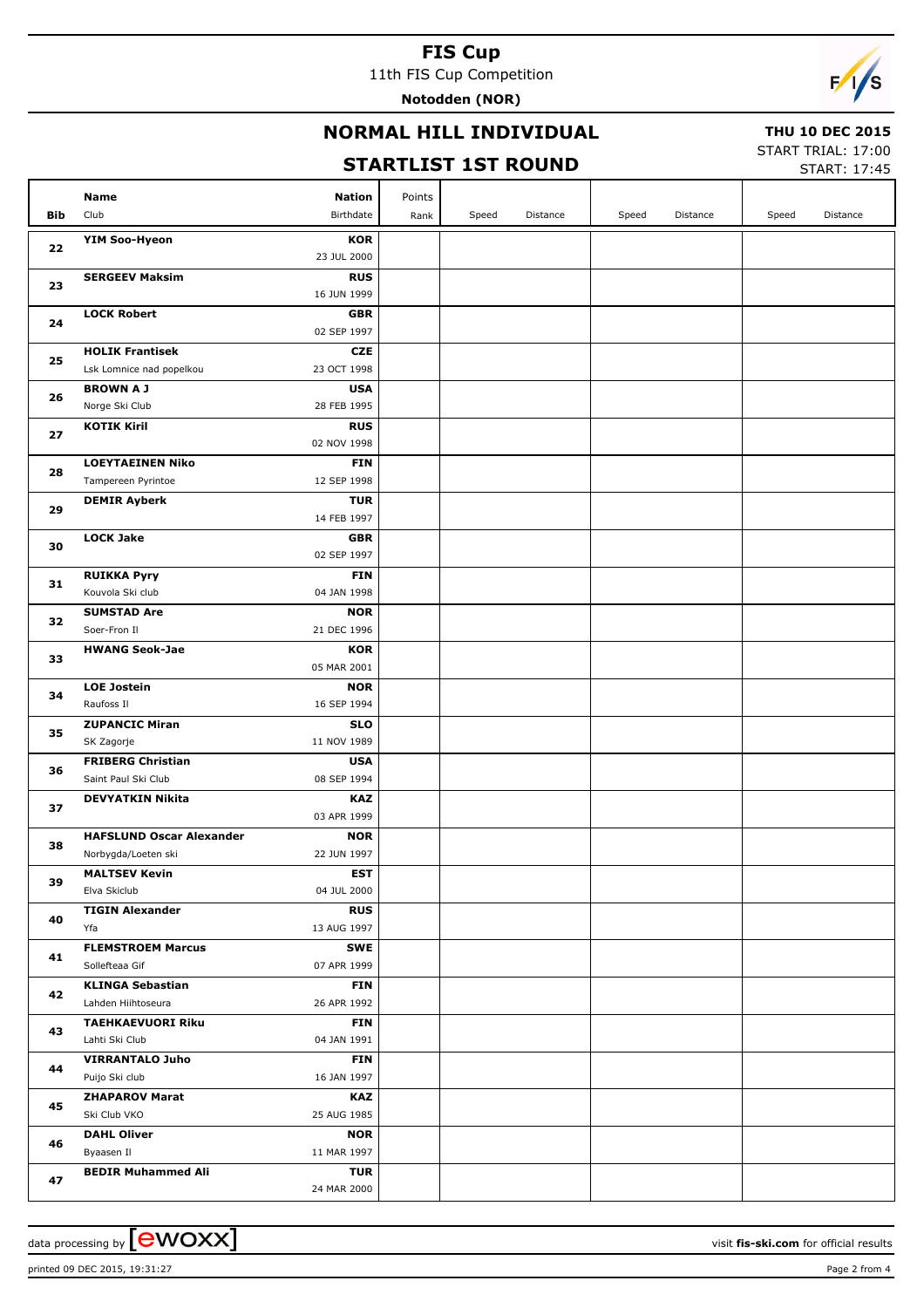11th FIS Cup Competition **Notodden (NOR)**



#### **NORMAL HILL INDIVIDUAL**

#### **THU 10 DEC 2015**

#### **STARTLIST 1ST ROUND**

START TRIAL: 17:00

START: 17:45

|     | Name                              | <b>Nation</b> | Points       |       |          |       |          |       |          |
|-----|-----------------------------------|---------------|--------------|-------|----------|-------|----------|-------|----------|
| Bib | Club                              | Birthdate     | Rank         | Speed | Distance | Speed | Distance | Speed | Distance |
|     |                                   |               |              |       |          |       |          |       |          |
| 48  | <b>WENIG Daniel</b>               | <b>GER</b>    |              |       |          |       |          |       |          |
|     | SK Berchtesgaden                  | 12 AUG 1991   |              |       |          |       |          |       |          |
| 49  | <b>VELLUPILLAI Rishi</b>          | <b>NOR</b>    |              |       |          |       |          |       |          |
|     | Liabygda                          | 08 JAN 1997   |              |       |          |       |          |       |          |
|     | <b>DEVALL Sebastian</b>           | <b>SWE</b>    |              |       |          |       |          |       |          |
| 50  | Sollefteaa Gif                    | 14 MAR 2000   |              |       |          |       |          |       |          |
|     | <b>CHO Sung-Woo</b>               | <b>KOR</b>    |              |       |          |       |          |       |          |
| 51  |                                   | 01 JAN 2000   |              |       |          |       |          |       |          |
| 52  | <b>MYHREN Mats Bjerke</b>         | <b>NOR</b>    |              |       |          |       |          |       |          |
|     | Soere Aal                         | 23 SEP 1997   |              |       |          |       |          |       |          |
| 53  | <b>BERG Joergen</b>               | <b>NOR</b>    |              |       |          |       |          |       |          |
|     |                                   | 03 MAR 1997   |              |       |          |       |          |       |          |
|     | Byaasen Il                        |               |              |       |          |       |          |       |          |
| 54  | <b>SAKALA Filip</b>               | CZE           |              |       |          |       |          |       |          |
|     | Tj Frenstat pod radhostem         | 21 MAY 1996   |              |       |          |       |          |       |          |
| 55  | <b>POLASEK Viktor</b>             | <b>CZE</b>    |              |       |          |       |          |       |          |
|     | Sk Nove mesto na morave           | 18 JUL 1997   |              |       |          |       |          |       |          |
| 56  | <b>PEDERSEN Robin</b>             | <b>NOR</b>    |              |       |          |       |          |       |          |
|     | Stalkameratene Il                 | 31 AUG 1996   |              |       |          |       |          |       |          |
| 57  | <b>ILOLA Anselmi</b>              | <b>FIN</b>    |              |       |          |       |          |       |          |
|     | Poetyaen Urheilijat               | 13 JAN 1995   |              |       |          |       |          |       |          |
|     | <b>BRAATHEN Matias</b>            | <b>NOR</b>    |              |       |          |       |          |       |          |
| 58  | Oevrevoll/Hosle il                | 30 MAY 1996   |              |       |          |       |          |       |          |
|     | SI Jeong-heon                     | <b>KOR</b>    |              |       |          |       |          |       |          |
| 59  |                                   | 19 MAY 1994   |              |       |          |       |          |       |          |
|     | <b>IPCIOGLU Fatih Arda</b>        | <b>TUR</b>    | $\mathbf{1}$ |       |          |       |          |       |          |
| 60  |                                   | 28 SEP 1997   | 102.         |       |          |       |          |       |          |
| 61  | <b>KYTOESAHO Niko</b>             | <b>FIN</b>    | 5            |       |          |       |          |       |          |
|     | Ounasvaaran Hiihtoseura           | 18 DEC 1999   | 95.          |       |          |       |          |       |          |
|     |                                   | <b>RUS</b>    | 5            |       |          |       |          |       |          |
| 62  | <b>SHULAEV Sergey</b>             |               | 95.          |       |          |       |          |       |          |
|     | Sdushor CSP N. Novgorod           | 18 JUN 1996   |              |       |          |       |          |       |          |
| 63  | <b>WESTERHEIM Oscar P</b>         | <b>NOR</b>    | 6            |       |          |       |          |       |          |
|     | Baekkelaget                       | 03 JAN 1996   | 90.          |       |          |       |          |       |          |
| 64  | <b>SULTANGULOV Artur</b>          | <b>RUS</b>    | 8            |       |          |       |          |       |          |
|     | Ufa                               | 07 MAR 1997   | 86.          |       |          |       |          |       |          |
| 65  | <b>CINTIMAR Muhammet Irfan</b>    | <b>TUR</b>    | 8            |       |          |       |          |       |          |
|     |                                   | 16 JUL 1997   | 86.          |       |          |       |          |       |          |
| 66  | <b>KARTA Samet</b>                | <b>TUR</b>    | 10           |       |          |       |          |       |          |
|     |                                   | 09 SEP 1993   | 83.          |       |          |       |          |       |          |
|     | <b>TKACHENKO Sergey</b>           | <b>KAZ</b>    | 14           |       |          |       |          |       |          |
| 67  | Almaty Skiclub                    | 08 JUN 1999   | 78.          |       |          |       |          |       |          |
|     | <b>STEINER Maximilian</b>         | <b>AUT</b>    | 16           |       |          |       |          |       |          |
| 68  | WSV Bad Ischl-NTS-Oberoesterreich | 04 MAY 1996   | 73.          |       |          |       |          |       |          |
|     | <b>PYZHOV Sergey</b>              | <b>RUS</b>    | 22           |       |          |       |          |       |          |
| 69  | St.Petersburg                     | 26 SEP 1996   | 60.          |       |          |       |          |       |          |
|     | <b>KORHONEN Janne</b>             | <b>FIN</b>    | 25           |       |          |       |          |       |          |
| 70  | Lieksan Hiihtoseura               | 30 OCT 1996   | 57.          |       |          |       |          |       |          |
|     |                                   |               |              |       |          |       |          |       |          |
| 71  | <b>WALLACE Brian</b>              | <b>USA</b>    | 27           |       |          |       |          |       |          |
|     | Saint Paul Ski Club               | 03 JUL 1993   | 56.          |       |          |       |          |       |          |
| 72  | <b>REISENAUER Janni</b>           | <b>AUT</b>    | 33           |       |          |       |          |       |          |
|     | TSU St. Veit-Salzburg             | 07 NOV 1997   | 52.          |       |          |       |          |       |          |
| 73  | <b>VAENSKAE Elias</b>             | <b>FIN</b>    | 35           |       |          |       |          |       |          |
|     | Lieksa Ski club                   | 20 JUL 1996   | 50.          |       |          |       |          |       |          |

printed 09 DEC 2015, 19:31:27 Page 3 from 4